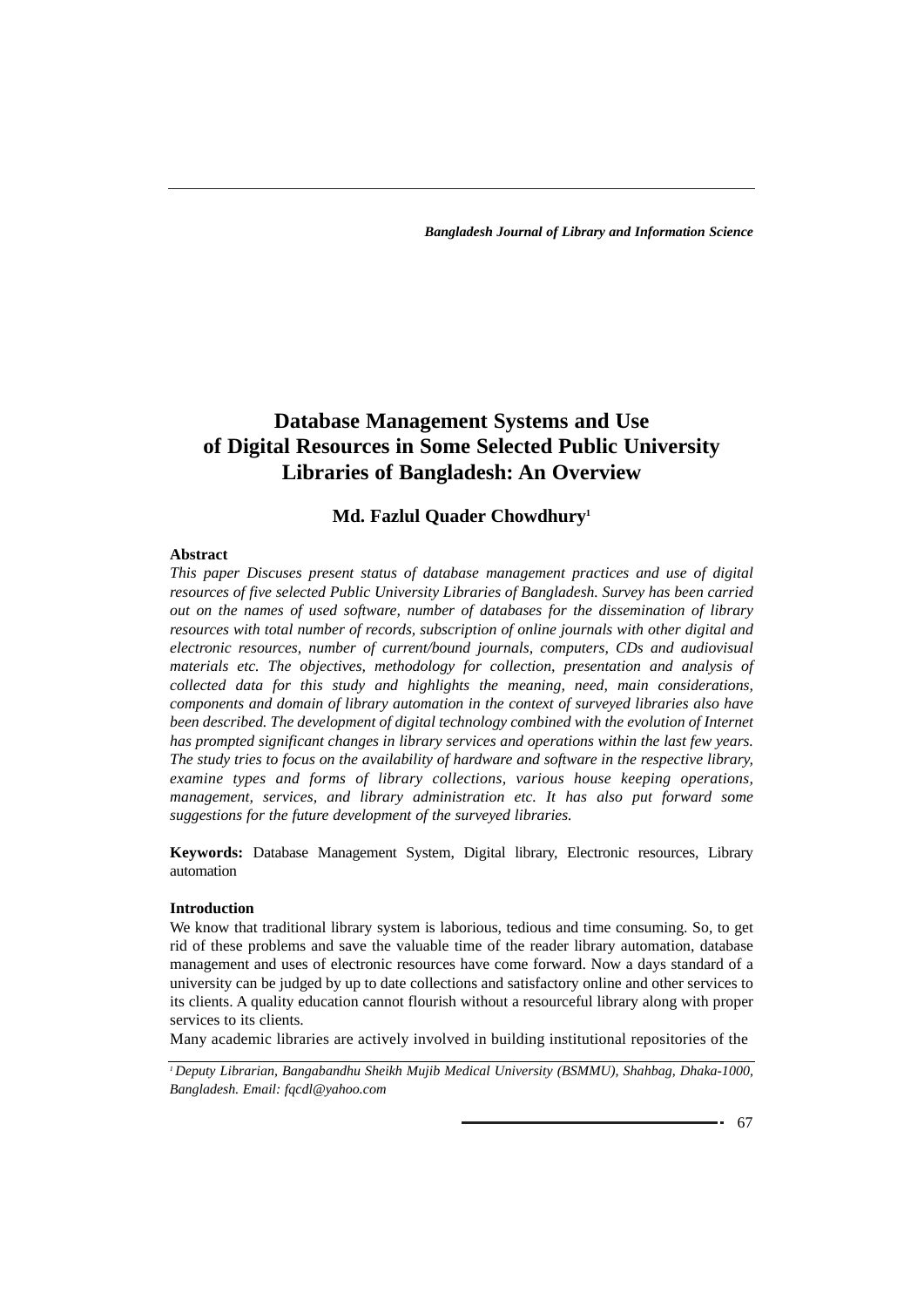institution's books, papers, thesis, and other works that can be digitized or were 'born digital'. Many of these repositories are made available to the public with few restrictions, in accordance with the goals of open access, in contrast to the publication of research in commercial journals, where the publishers often limit access rights. Institutional, truly free, and corporate repositories sometimes referred to as digital libraries.

It should be the goal of the university library to take care of the informative needs of the academic community. A university library, which occupies the central primary place in teaching and research, has to meet the diverse and growing needs of educational program at the graduate, post-graduate and research levels. The primary task of a library is, therefore, to collect, store, and distribute the reading materials keeping in view the user requirements (Mostafa and Bandyopadhyah, 2004).

Up to end of 2009, there are 31 public and 51 private universities are providing education and conducting research in Bangladesh on various fields to keep pace with modern worlds. Therefore, an effort has been made in this article to show the present situation of the library database management practices and uses of digital resources especially in the Bangladesh Agricultural University (BAU), Bangabandhu Sheikh Mujib Medical University (BSMMU), Bangladesh University of Engineering & Technology (BUET), Dhaka University (DU), and Shahjalal University of Science & Technology (SUST) Libraries of Bangladesh.

#### **Objectives of the Study**

The university library has its own aims and objectives to render smooth services to its clients and to fulfill these, the library requires necessary staff, satisfactory collection, own building, sufficient budget etc. Information technology has brought drastic and dramatic changes in the functioning of the libraries and render services. This study highlights the meaning, need, main considerations, rational, main components, measure the status of database management system and uses of digital resources in the selected public university libraries of Bangladesh. The objectives of the article are as follows:

- $\Box$  To exploit the information dissemination services including in-house computerized information, available digital resources and network with different similar library resources;
- $\Box$  To develop and maintain an effective database management system;
- □ To enhance automated library services;
- $\Box$  To subscribe and use digital resources effectively;
- $\Box$  To know the awareness of users about the different services provided by the libraries;
- $\Box$  To identify the problems faced by the readers as well as by the library professionals in harvesting the benefits of library resources and services;
- □ To adhere international standards.

#### **Methodology**

Present study has been undertaken to determine the existing scenarios of database management and uses of online resources in some selected public university libraries in Bangladesh. Survey has been carried out by sending questionnaire and personal visit method. For this purpose, a short questionnaire has been prepared to collect necessary information regarding status of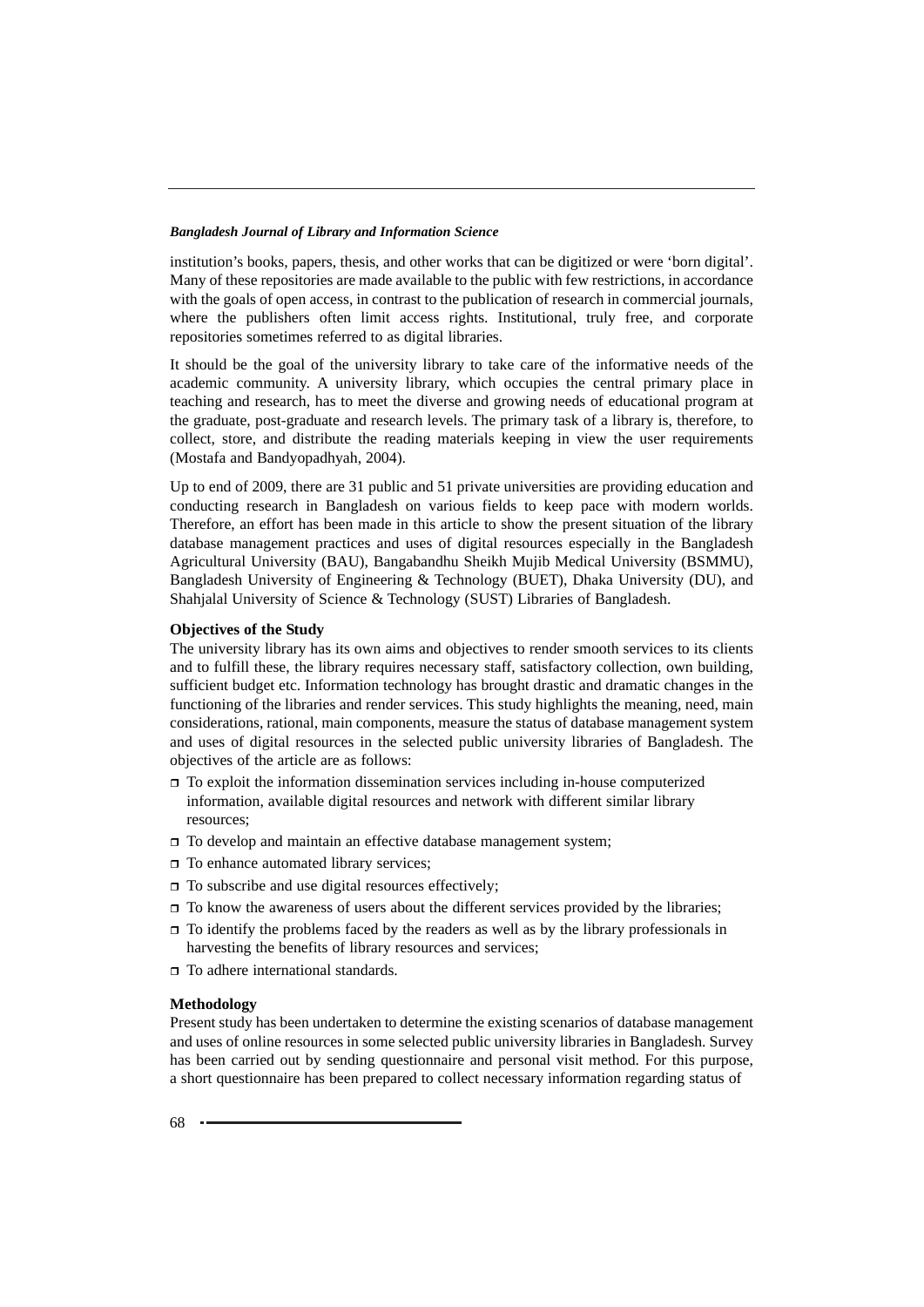be digitized or were 'born digital'. Many of these repositories are made available to the public with few restrictions, in accordance with the goals of open access, in contrast to the publication of research in commercial journals, where the publishers often limit access rights. Institutional, truly free, and corporate repositories sometimes referred to as digital libraries (Wikipedia). The past technological developments in recent years, particularly in the area of telecommunications, multimedia, and digital technologies, have significantly changed the way we generate, collect, organize, present, disseminate, share, and use information. It is a collection of documents in digital form that allows users to generate as well as to use information electronically, while to others it is a virtual library on the Internet with all its information available in digital form, unlike traditional library systems, does not reside in a building or at any particular location. It is distributed virtually all over the world, and users can get information, as needed, on their computer screens. In addition to traditional text based information, data accessible through the digital library system could include:

- $\Box$  Non-text information (such as photographs, drawings, illustrations, art etc.)
- $\Box$  Streams of numeric data (such as satellite information, chronological data, meteorological data, etc.)
- $\Box$  Digital sound and moving visual images
- $\Box$  Multidimensional representation of forms (e.g. holograms), and
- $\Box$  The integration of these data into new representation drawn from many different sources (Chowdhury, 1999).

In the digital library, information resources are kept in computer processes form to perform effective functions of acquisition, storage, preservation, retrieval, access and display. To render digital, electronic or online services as per satisfaction of the users need trained professional staff as well as latest configuration of computer for better performance i.e. internet with broadband/Fiber Optics Cable (high speed capacity). Library that contains digital materials using different types of formats such as: .doc (document), .pdf (page description format), .html (hypertext markup language) with professional manpower to render the required services may call digital library. In case of download files from Internet, some files can be viewed directly using html format, other can be in pdf or doc format. There are different types of the materials such as text, data, maps, films etc. but computer readability is important criterion here. A digital library is a collection of documents in organized electronic form stored in Hard Disk or on CD-ROM disks or can be available on the Internet. Using Internet library user may be able to access magazine, journal articles, books, papers, reports, theses, images, sound files, videos, online resources such as online books and journals, free as well as by subscriptions. Some university libraries have begun the task of converting thesis and other resources to electronic format to disseminate on the Internet and in house uses in the library.

#### **Internet Strategy**

Internet provides instant access to millions of information sources, which includes books, journals, reports, video films and sound recordings on various topics. Online refers to successful connection with computer server network through telecommunication linkages. Now a days, quality and success of any activity including management, teaching, learning and research depends on effective use of Internet, which enable retrieve, and incorporation of relevant up-to-date information existing in any part of the world. Website can provide useful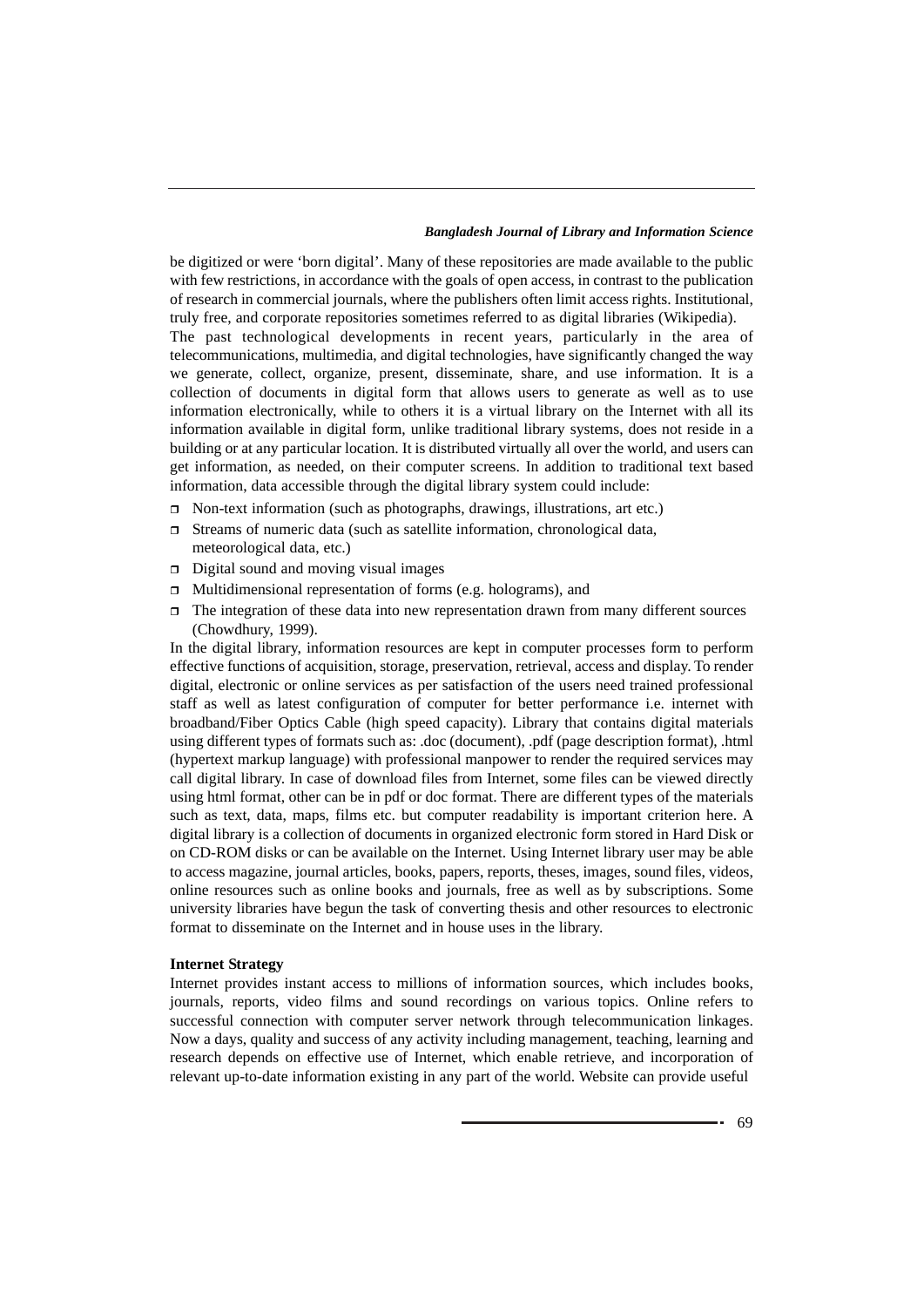and most necessary information for any kind of research. Digital services of libraries are now turning into a centre for providing access to e-resources day by day.

### **Scenarios of Database Management System and Uses of Digital Resources in the Public University Libraries of Bangladesh**

Up to now there are 31 Public Universities in Bangladesh. In every University, there is a library for study and research of its students, teachers and researchers. The application of computer in the library has enormous uses. Computer technology has opened a new dimension for information dissemination from various types of computerized databases and online resources. It has reduced operating cost and time, generated various types of report on library activities, send over due notice to the clients etc. Computer-based information management systems are the need of the day and require the appropriate uses of computer applications for collecting, maintaining, processing, retrieving and disseminating records and search results. Several benefits may be derived from the computerized database management systems, such as:

- Database Management (i.e. Books and Monographs, Serials, Circulation etc. types of databases)
- □ Communication (i.e. Networking and Resource Sharing)
- Online Searches Using Internet (News Bulletin, News Group, Electronic Journals and Conferences etc.)
- Digital Library (Databases even Books or Journals in text form are found on CD-ROM, MOD, Electronic Books)
- $\Box$  Multimedia (Training, Resources & Educational Materials on Audio & Video Projection)
- Large storage facility and reducing time for searching relevant key field
- Retrieval and Dissemination of Information efficiently and speedily etc. (Chowdhury and Hanif Uddin, 2000).
- Computerization of Library is in the preliminary stages in most of the libraries in Bangladesh. Recently libraries and information centres have become more interest to computerize their operations and services. Here discusses overall status statistics, database services, library resources and present computerization status of 5 selected Public university libraries of Bangladesh.

**Bangladesh Agricultural University (BAU) Library:** With a view to cater to the information needs of teachers and students as well as extension personnel of the country, the library has been providing various services such as reference services, CAS, SDI, Inter library loan, CD-ROM and online search services from various databases. This library possesses 40 computers, 8 printers, 1 scanner, 30 UPS, 1 Barcode Reader, 10 CCTV, using 19 computers for LAN along with online browsing facilities. It has 1,93,614 volumes of books, 37,724 bound journals, 10,961 theses, 1,639 reports, 1,209 CDs and 1,783 Audio Visual Materials. For database management using CDS/ISIS, WIN/ISIS and in different databases such as Thesis, Cata, Cata®, FAO, WHO etc. total accumulated records are 13147. Its floor area is 66,000 sq ft. The centrally air-conditioned library building has two separate spacious reading corners for students and teachers, and it has audio-visual facilities along with database services. The library has been providing computer search services from CD-ROM & Online Databases.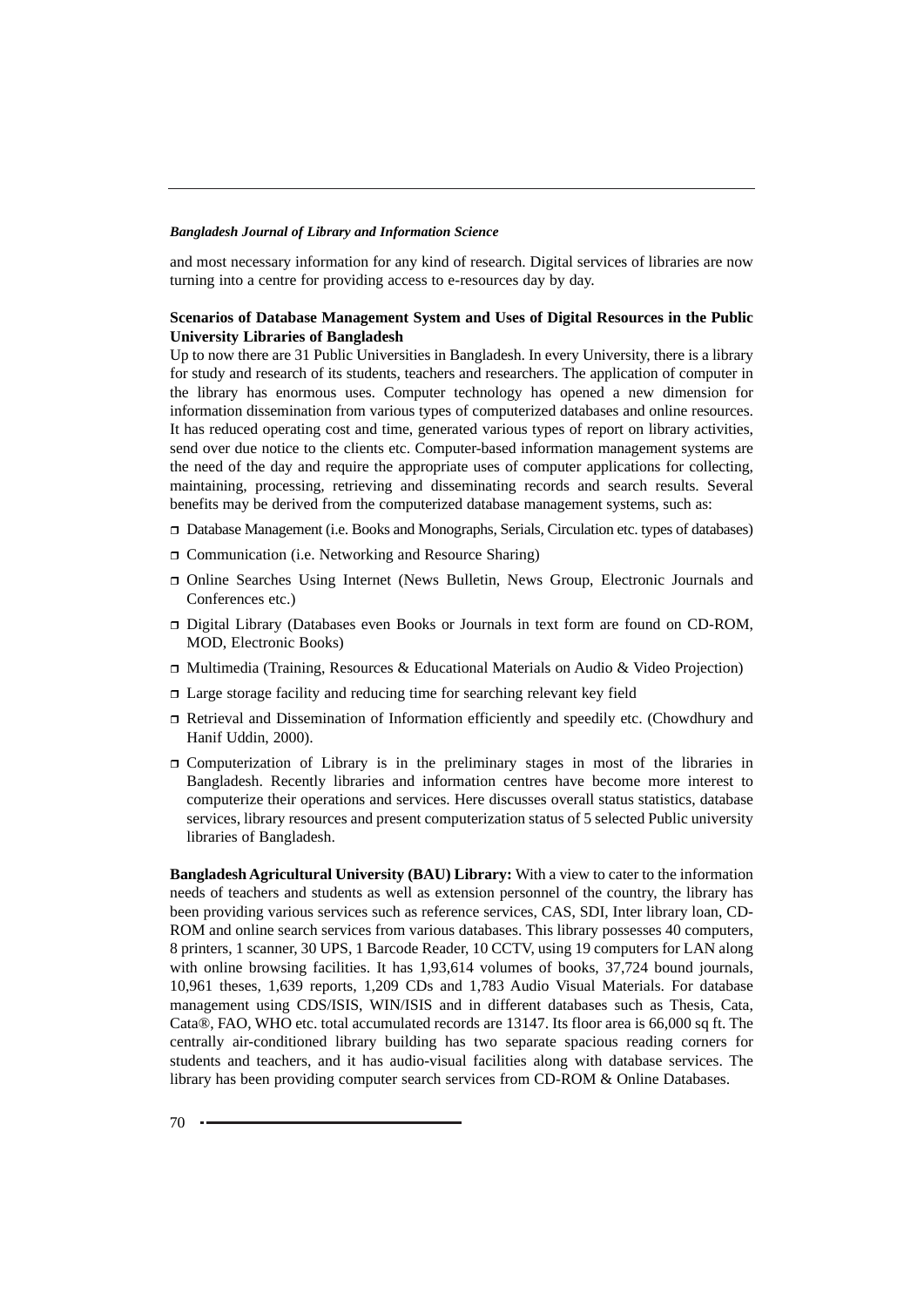Electronic journals available to the Bangladesh Agricultural University (BAU) is via the Bangladesh INASP-PERI Consortium (BIPC) can now be accessed through the links from BAU website within the institutional network without any password.

The library is open from 8:00 am to 8:00 pm. From administrative and functional point of view the Bangladesh Agricultural University Library may be organized into seven operational units: i. library office and common services section, ii. acquisition section, iii. technical processing section, iv. readers' services section (with six sub sections e.g. a. stack, b. textbook rental library, c. counter, d. reserve section, e. reference section, f. periodical section), v. audio-visual section, vi. binding and repair section, and vii. seminar library section (UGC Annual Report 2008, Filled up Questionnaire, Website and G. Mostafa and Bandyopadhyay, 2004:p.73-79).

**Bangabandhu Sheikh Mujib Medical University (BSMMU) Central Library:** This University has a well equipped modern academic library known as "BSMMU Central Library" situated at Block-A (8 Storied building) with 22,000 sq ft floor area comprises  $4<sup>th</sup>$  and  $5<sup>th</sup>$ floor located at Shahbagh, Dhaka. The library can accommodate over 750 users at a time in its well-furnished reading area. The library is open from 8:00 am to 10:00 pm. On an average 1,500 doctors, researchers and faculty members/teachers use the library every day. The Library uses Computerized Library Management System for its database management system. It has 23,929 volumes of books on health and allied disciplines, 5,273 volumes of Bound Journals along with 77 local and current 137 foreign periodicals, 2,205 copies of theses, 1011 copies of reports, 336 CDs, 137 Audio-Visual Materials. Recently introduced Digital Library has 17 computers, 3 printers, 2 scanners with internet browsing facilities.

The Library also supports 3,500 online full-text biomedical journal's using HINARI web site, about 1200 different types of journals using AGORA (Access to Global Online Research in Agriculture) online database. This library provides online services from 2007 joined the 'Bangladesh INASP-PERI Consortium (BIPC)' for getting access to journals articles, abstracts and bibliographical information of different publishers on different disciplines using website: www.inasp.info/peri. Bangladesh Academy of Sciences (BAS) is acting as the coordinating body of this consortium in Bangladesh. Through University Local Area Network (LAN) all departments has access (more than 150 connections) with the Central Library. This library is the depository library of the World Health Organization (WHO) Publications. One can obtain library information and browsing database records by using website: www.bsmmu.org.

**Bangladesh University of Engineering & Technology (BUET) Library:** The library is housed in a 4-storied building of its own having approximately 20,000 sq ft floor space and stands close to the academic buildings. It is a compact library with built in facilities to provide various services to students, teachers and researchers and to perform administrative and technical jobs. Approximately 200 students can use reading facilities at a time. There is also provision for 60 individual study areas for researchers, faculty members and post-graduate students in the first floor and in a broad room sets 40 computers for web browsing. Moreover searching of CDROMs of books, journals, encyclopedia etc. using micro-computers are available in different floors of the library. Members of the faculty are eligible for issuing CDROMs on request. The library collection consists of over 1,40,000 volumes of books, 17,849 volumes of Bound Journals and 218 current periodical subscriptions covering the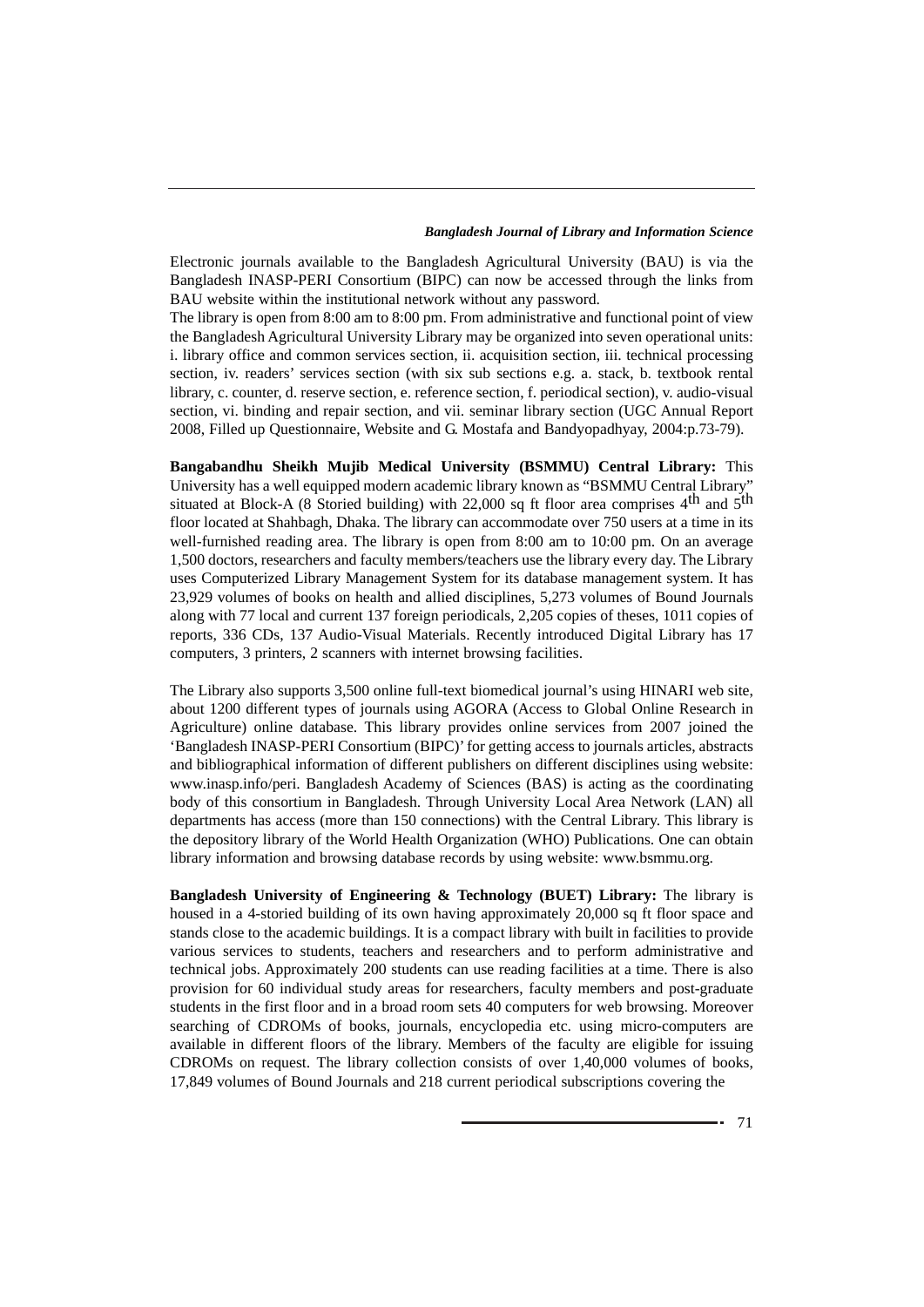subject areas corresponding to the academic programs and activities of the different faculties, centres and institutes. Total no of records in BUETLIB is 78,556. Regarding online database this library is also member of BIPC Consortium and subscribe INASP-PERI for getting access to journals articles/abstracts and bibliographical information.

BUET has already undertaken a programme of computerization of its library activities and services in order to accurately, timely and speedy process of its information materials and to provide right information to the right person at the right time which is the main objectives of the library and information work. Internet search facilities are available in the library to facilitate research and academic activities of students and faculty members.

The library provide the following services to its clients: document delivery, current awareness service (CAS), selective dissemination of information (SDI), referral, literature searches, and response to individual queries, reproduction/photocopying services, interlibrary loans, and lending. Besides, the library has rental library facilities for the student that is unique of its type in the country. It provides all textbooks of foreign origin to the students at a charge of 10% of the original price for an academic year/session.

The library is open on all days except during declared public and weekly holidays and during the annual break. Library Reading Area remain open from Saturday-Wednesday: 9:00 am to 10:00 pm and General Area: 9:00 am to 5:00 pm and on Thursday from 9:00 am to 9:00 pm (Website: www.buet.ac.bd and UGC Annual Report 2008).

**Dhaka University (DU) Library:** DU Library began with 18,000 books inherited from the libraries of the former Dhaka College and Dhaka Law College. The library is housed in over 1,52,000 sq ft floor area consists of Library Administration Building, Central Library Building, Science Library Building can accommodate over 870 students at a time in its well-furnished reading rooms. The library is open from 8:00 am to 9:00 pm (except Thursday: 8:00 am -5:00 pm and Friday: 3:00 pm – 8:00 pm). On an average, 650 students use the library every day. Currently the library possesses over 6,37,000 books, 300 current and 1,00,000 bound journals, 30,000 rare manuscript with a large number of Tracts (booklets, leaflets, pamphlets, and puthis) has procured and received as donation as hard as well as in microfilm form. In the same way, rare books and reports, puthis, Bengali Tracts and private collection of Buchanan on Bengal have been acquired from the British museum. This Library provides a wide range of scholarly electronic resources to its members, but for licensing reasons, most of them have to be restricted. This Library is also a member of BIPC Consortium and subscribes INASP-PERI journals. It renders photocopying services for its users too.

The authority of the library has taken initiative to computerize the library activities uses GLAS, MySQL, Apache etc. as library management software. Total number of records in DU library along with old and new databases accumulated over 3,01,000. The CDS/ISIS has installed earlier for serials controls and indexing to articles. Internet services to faculty members, research and students have started from December 1998. There is a microfilming unit with a reader, which has inherited from the Atomic Energy Commission since late 1960s. Catalogue of the resources is maintained in card format and can be approached by author, title and subject. There is also an historical 'sheaf catalogue' for older materials (Website: www.du.ac.bd, Questionnaire, UGC Handbook 2009 and Golam Mostafa and Bandyopadhyay, 2004: 50-62p.).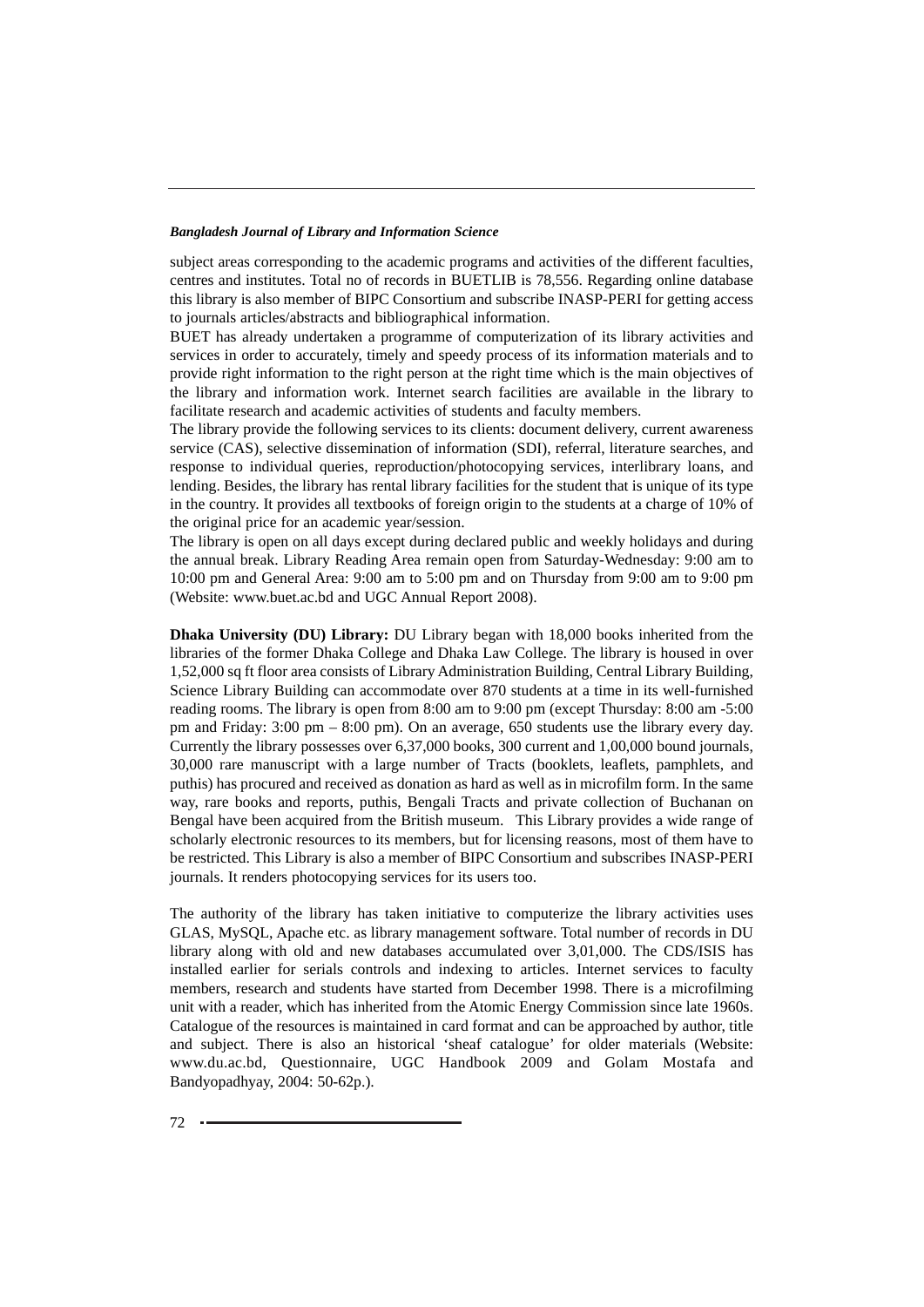### **Shahjalal University of Science & Technology (SUST) Library**

After a long struggle and movement, the Shahjalal University of Science and Technology was established in 1987 and started academic function in the session of 1990-91. Now the University has 8 faculties and 21 departments. The university has 3 affiliated medical colleges under the School of Medical Science and one affiliated Veterinary College under the School of Life Sciences.

To support the academicians and students SUSL Library was established in 1991 with 4 storied building and total floor area is 29,300 sq ft. The library conducted its function with the following 6 sections: i. Administration, ii. Acquisition & Processing, iii. Reference, iv. Circulation, v. Stack & Reading Room, vi. Computer & E-mail. There are 11 computers and 4 printers to provide better services to its clients. Library Management Software Developed by SUST itself but database of books has not been prepared yet. Computers have Internet search facilities to facilitate research and academic activities of students and faculty members. This library, also subscribe INASP-PERI databases as a member of BIPC Consortium. The Library is open from 8:00 am to 8:00 pm. It comprises 57,600 books, 6,350 bound volumes of journals. (UGC Annual Report 2008, Filled up Questionnaire, and Website).

#### **Public University Library Resources**

Library collection is the accumulation of total library materials available in a library. It makes up the strong holdings of a library.

| Name of<br>University<br>Library | <b>Books</b> | Local | Periodicals<br>(Bound)<br>Foreign | <b>Dissertations</b><br>Thesis/ | Reports | CD/DVDs | <b>AVM</b> | E-Journals/<br>Online<br>Databases | Expen-<br>diture<br>(in Lakh) |
|----------------------------------|--------------|-------|-----------------------------------|---------------------------------|---------|---------|------------|------------------------------------|-------------------------------|
| <b>BAUL</b>                      | 1,93,614     | 195   | 37,724<br>35                      | 10,961                          | 1,639   | 1,209   | 1,783      | AGORA,<br>PERI                     | 36.00                         |
| <b>BSMMUL</b>                    | 23.929       | 77    | 5,273<br>135                      | 2,205                           | 1,011   | 336     | 137        | PERI.<br>HINARI,<br><b>AGORA</b>   | 12.92                         |
| <b>BUETL</b>                     | 1,40,000     |       | 18,628<br>218                     | 774                             | 450     | 655     | 180        | PERI                               | 115.00                        |
| <b>DUL</b>                       | 6,37,000     | 140   | $1,00,000+$<br>160                | 1,500                           | 30,000  |         |            | PERI                               | 84.00                         |
| <b>SUSTL</b>                     | 57,600       | 5     | 6,350<br>60                       |                                 |         |         |            | PERI                               | 6.00                          |

# **Table 1. Available Study Resources in the Five Selected Public University Libraries of Bangladesh.**

Source: Filled up Questionnaire, Respective University Website and UGC Annual Report 2008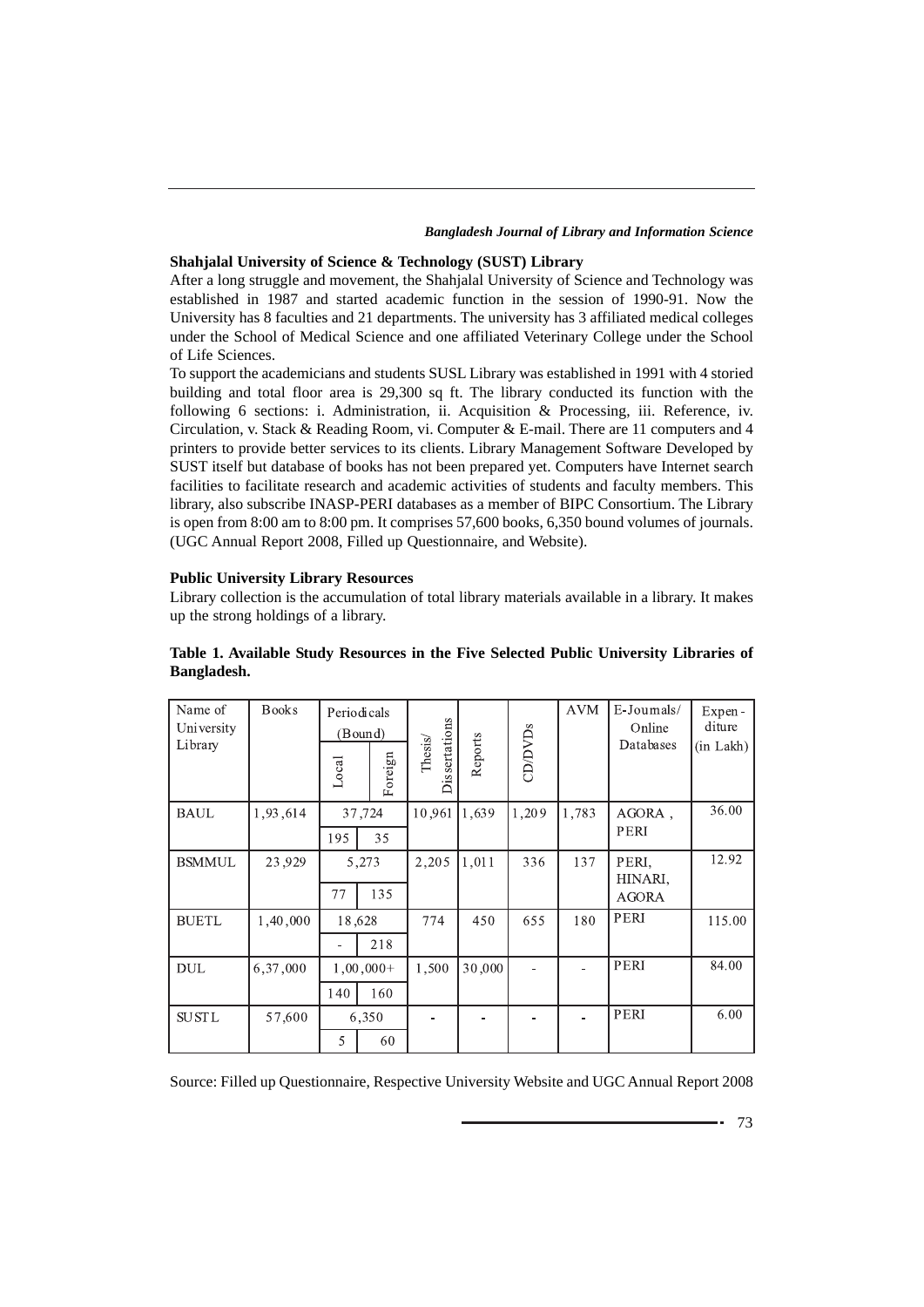Above table shows that, all the five Public university libraries have materials in printed forms such as books, current and bound volumes of journals, theses, reports, as well as non printed form of resources such as: Electronic, Audio, Video and CD-ROM materials. In the light of problem being faced by the public university libraries, certain recommendations could be made. Digital library would accelerate the day to day functions of the library and this service enhance the status and increase the importance of library. In future there would be more uses of CD-ROMs and on line access databases.

# **Hardware Facilities**

Computer facilities are of two types such as hardware and software. The libraries are not fully equipped with necessary hardware and software to render effective services to the users.

| Name of<br><b>University</b> | <b>Computer</b> | Printer | Scanner | <b>UPS</b> | <b>Barcode</b><br>Reader | Speaker/<br><b>CCTV/Web</b> | Internet/<br><b>LAN</b> |
|------------------------------|-----------------|---------|---------|------------|--------------------------|-----------------------------|-------------------------|
| Library                      |                 |         |         |            |                          | Camera                      | Facility                |
| <b>BAUL</b>                  | 40              | 08      | 01      | 30         |                          | 10                          | $\sqrt{2}$              |
| <b>BSMMU</b><br>Ι.           | 17              | 03      | 02      | 15         | 01                       | $-/-/1$                     | $\sqrt{7}$              |
| <b>BUETL</b>                 | 61              | 08      | 01      | 13         | 04                       | $01/-/$                     | $\sqrt{7}$              |
| <b>DUL</b>                   | 52              | 08      |         | 52         |                          | $01/-/$                     | $\sqrt{7}$              |
| <b>SUSTL</b>                 | 11              | 04      |         | 04         |                          | $\overline{\phantom{0}}$    | $\sqrt{1}$              |

**Table 2. Hardware facilities in the Public University Libraries**  $\vee$  = Existing - = Not Existing

Source: Filled up Questionnaire, Respective University Website and UGC Annual Report 2008

Table 2 shows that all the selected Public university libraries under study have installed microcomputers, printers, scanner, and network facilities. Among the surveyed libraries, BUET University Library has found to have the largest number (61) of computers. On the other hand, other university libraries have necessary computers, printers and library users can use Internet along with online databases in all the libraries.

# **Software Facilities**

Software helps to bring hardware establishment into activation and real use. There is acute shortage of effective software to handle user service and library house-keeping operations.

| Table 3. Software used by the Public University Libraries |  |  |  |  |  |  |
|-----------------------------------------------------------|--|--|--|--|--|--|
|-----------------------------------------------------------|--|--|--|--|--|--|

| Name of<br><b>University</b><br>Library | Windows<br><b>XP</b> | <b>MS</b><br><b>Office</b> | <b>Software Used</b>                         | Name of<br><b>Databases</b>                 | No of<br><b>Records</b> |
|-----------------------------------------|----------------------|----------------------------|----------------------------------------------|---------------------------------------------|-------------------------|
| <b>BAUL</b>                             | ٦I                   |                            | CDS/ISIS.<br>WINISIS, MS<br>Office, & others | BAULIS, Thesis,<br>Cata, Cata®,<br>FAO, WHO | 13.147                  |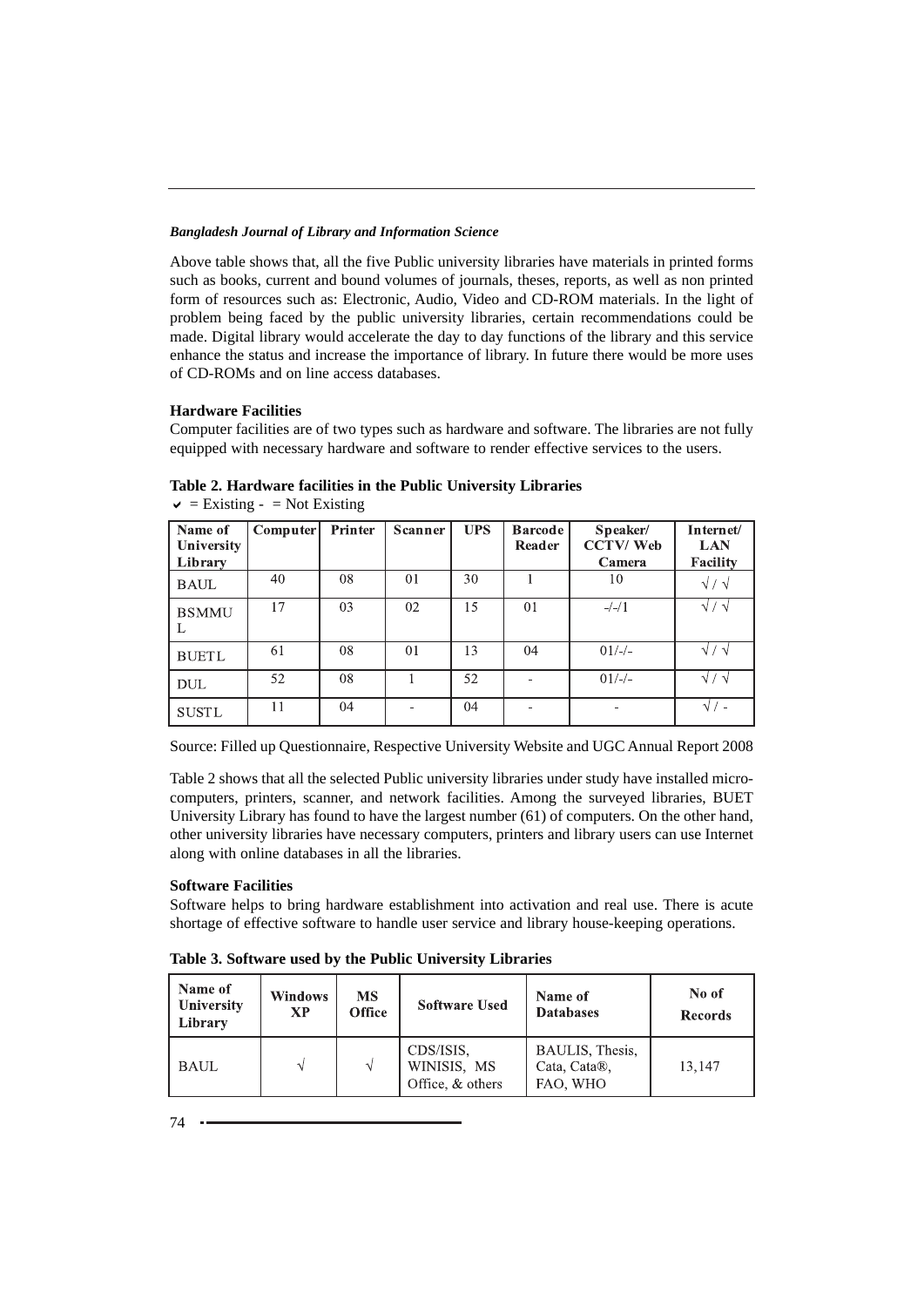*Bangladesh Journal of Library and Information Science*

| <b>BSMMUL</b> |                             |   | MySQL Server,<br>Apache, WINISIS | LMS, Thesis,<br>Issue                                            | 7,550                                                                                            |
|---------------|-----------------------------|---|----------------------------------|------------------------------------------------------------------|--------------------------------------------------------------------------------------------------|
| <b>BUETL</b>  |                             |   | <b>BUETLIB</b><br>Oracle         |                                                                  | 78,556                                                                                           |
| DUL           | GLAS, MySQL,<br>Apache etc. |   | <b>DULMS</b>                     | 3,01,000                                                         |                                                                                                  |
| <b>SUSTL</b>  |                             | V | Software for<br>Circulation only | Library<br>Management<br>Software<br>Developed by<br><b>SUST</b> | Database of<br>books has not<br>been prepared.<br>Books are<br>circulated using<br>accession no. |

Source: Filled up Questionnaire, Website, UGC Annual Report 2008

The software facilities available in five libraries are presented in Table 3. It shows that all the above university libraries have acquired CDS/ISIS as the first library package now most of the libraries switch over to self developed software databases in their libraries. It shows that almost all the surveyed university libraries have acquired software. All these libraries have started automation by creating bibliographic databases. Still these libraries are facing problems for creating database of books other than English language. Therefore, multilingual facility in the library software is most important for university libraries.

# **Uses & House-keeping Operations of Computer in the five Public University Libraries of Bangladesh**

Computer application in five university libraries can be divided into three types of functions i.e. Housekeeping operation, Retrieval services and administration/ management.

# **Table 4. Analysis of Computer used in the housekeeping operations of Public University Libraries of Bangladesh.**

| Name of<br>Uni.<br>Libraries | <b>Adminis</b><br>-trative<br>Works | Acqui-<br>sition | $Cata -$<br>loging/<br>Classi-<br>cation | Serial<br>Control | Circu -<br>lation | SDI/<br><b>CAS</b> | ing/<br>Abst-<br>racting | Index -   Litera -   E-Mail/   LAN/  <br>ture<br><b>Search</b> | Internet WEB |   | <b>Number</b><br>-of<br>Operation |
|------------------------------|-------------------------------------|------------------|------------------------------------------|-------------------|-------------------|--------------------|--------------------------|----------------------------------------------------------------|--------------|---|-----------------------------------|
| <b>BAUL</b>                  | V                                   | V                | N                                        | N                 |                   | $\Delta$           | N                        |                                                                | ٨I           | N | 10                                |
| <b>BSMMUL</b>                |                                     |                  | N                                        | N                 |                   | ٦I                 |                          |                                                                | N            | N | 08                                |
| <b>BUET L</b>                | $\sqrt{ }$                          | V                | V                                        |                   | V                 | -                  |                          |                                                                | N            | V | 07                                |
| <b>DUL</b>                   | V                                   | V                | V                                        | V                 | $\sqrt{ }$        | -                  |                          |                                                                | ٦I           | M | 08                                |
| <b>SUSTL</b>                 | V                                   | ν                | V                                        |                   |                   | N                  | -                        |                                                                | ٨I           | N | 07                                |

 $\vee$  = Existing - = Not Existing

Among the surveyed libraries, statistics shows that no library could perform all activities by using computer except BAUL. All the above libraries have been using computers in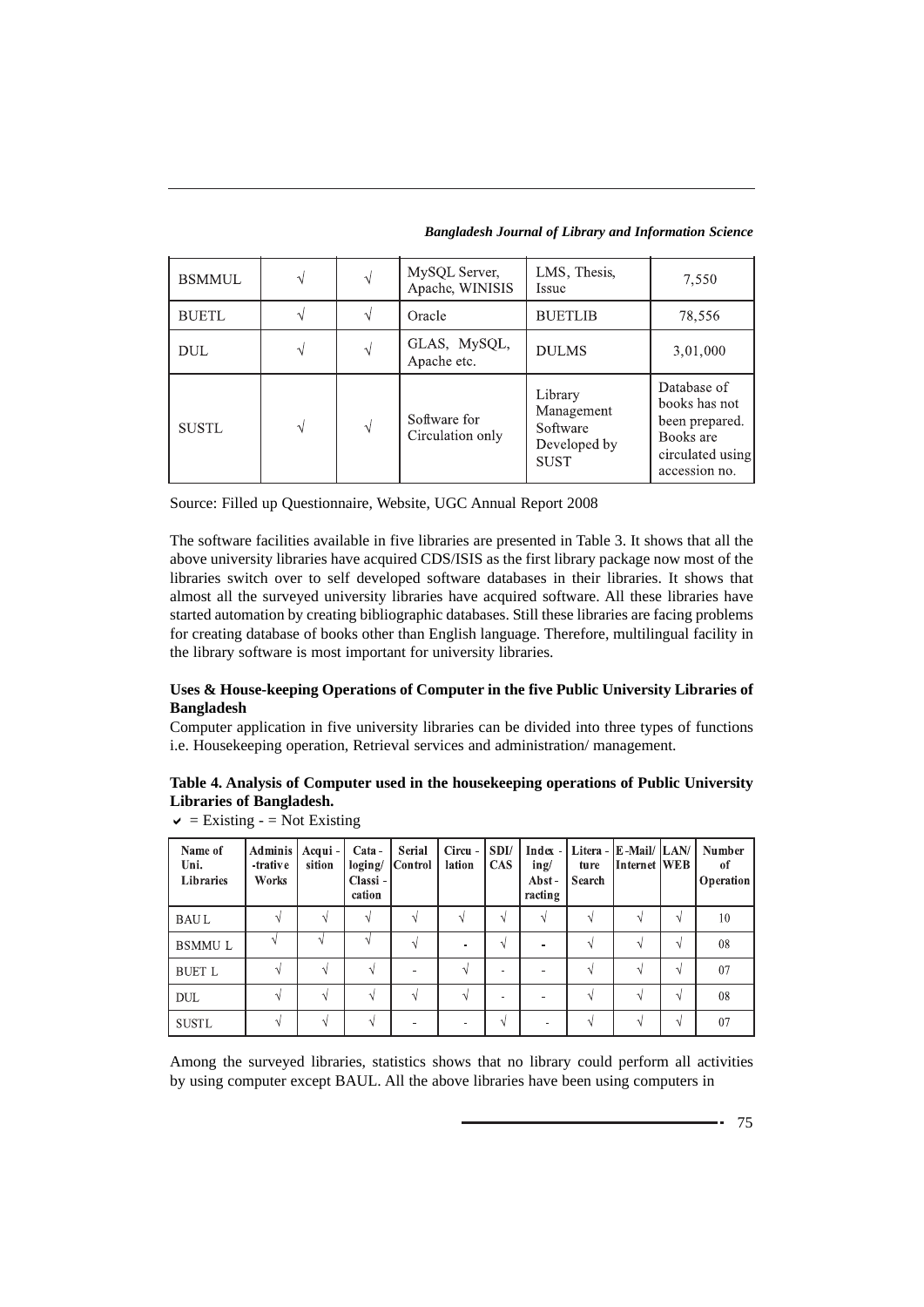administrative works, acquisition, cataloguing, literature search, e-mail and internet browsing. All the libraries are using LAN. Among five surveyed libraries only three libraries have been applying computers in serial control and SDI services.

# **Constraints in Library Database Management Systems in the five public university libraries of Bangladesh**

Human resources are the most primary and most crucial factors in determining the quality level of a library. Most of the libraries are still under the influence of scientific management, which gives more importance to manage and disseminate its resources for all purposes. Moreover, lack of staff developments programs and resistance to change in library staff are the by products of hierarchical, bureaucratic, rigid, static and seniority based system of university libraries. On the other hand, among the five universities, BSMMU has no separate library building. Other university libraries are attached to the university main building. Some libraries from space problems. Inadequate Improper training facility in library automation, routine work and collection development of libraries are being affected adversely. The constraints can be summarized as follows:

- Lack of necessary computer hardware and software.
- Inadequate data structure, computer application and telecommunication infrastructure.
- Lack of skilled manpower for developing technology based information system.
- Absence of advanced training facilities for library professionals.
- Lack of awareness about the importance of research and hence lack of interest in studying in library.
- Insufficient budget for library and no frame work for initiative and timely promotion of library stuffs.
- Lack of maintenance and computer servicing policy etc.
- Lack of adequate library and information service facilities. The Poor information delivery system often causes duplication of research studies resulting in unnecessary expenditure of time and energy of researchers (Jasim Uddin, 2004: 33-34).

### **Major Findings and Recommendations**

Before the independence (1971) there were only 6 public universities established in the country. The prime necessity for a university is a good library with a balanced and adequate collection, which can satisfy the needs of the university faculties and help to promote advanced study and research programs. A university is rated largely by its strength of library. No university can develop effective work, in the academic sense, without a strong library at its center.

The study reveals that library computerization and implementation of databases for information storage and dissemination started in almost every library, though in some libraries it is yet in the initial stage. For research work, literature search is one of the important tasks. The researcher can get resource materials information easily if properly documented in the databases. The researchers, who can operate library databases, will find no problem in searching and locating relevant information. It is observed that all surveyed university libraries of Bangladesh are now using databases for information dissemination and retrieval purposes.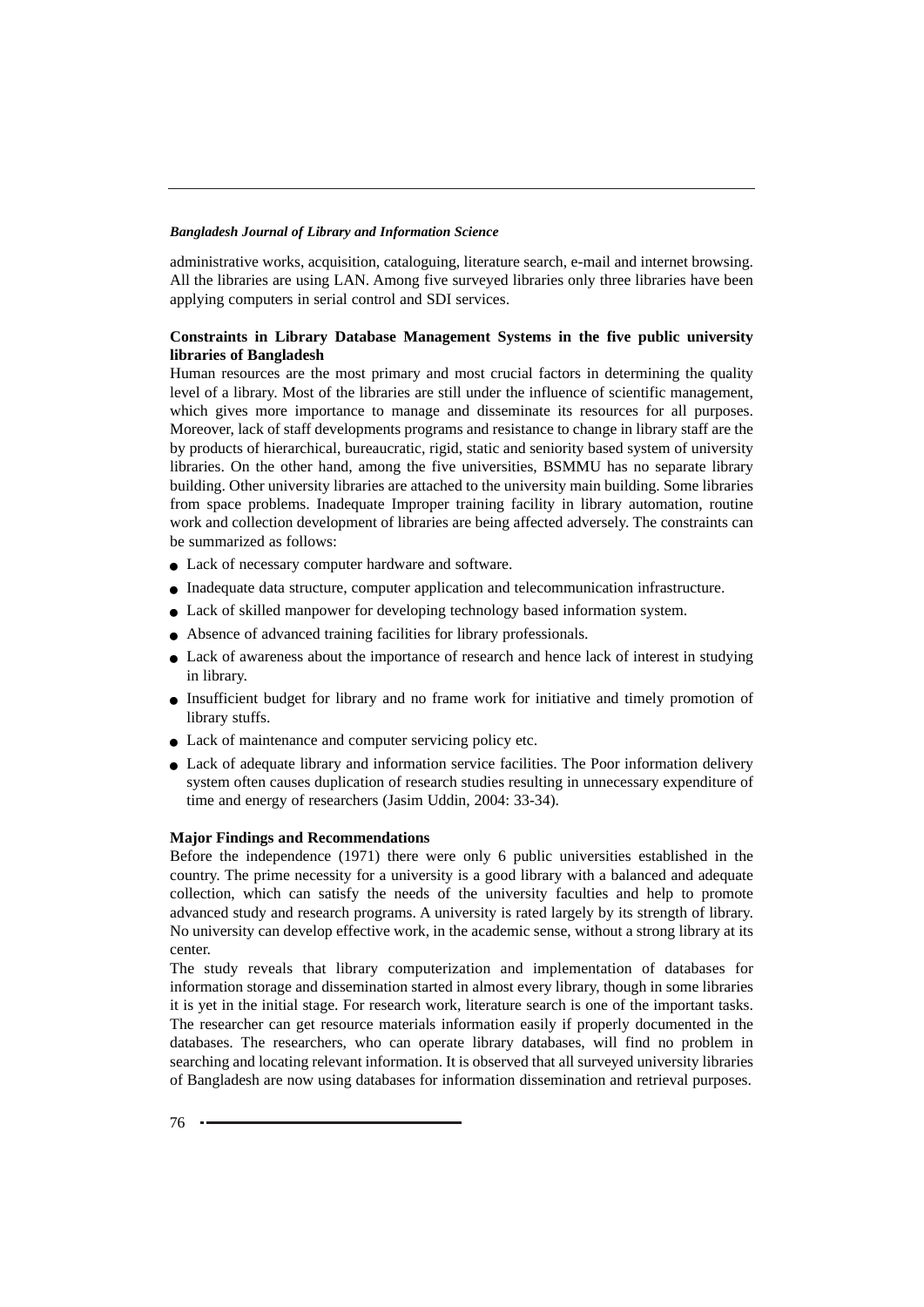It is also seen that all the surveyed libraries uses PERI online database as a consortium member by giving annual subscription through Bangladesh Academy of Science (BAS). In case of using PERI only access point is through publishers. Like HINARI and AGORA online resource databases list of PERI journals should be arranged alphabetically at least according to title and subject-wise for better and user-friendly use.

Many libraries cannot afford to keep a print version of a title mostly because of the high price. This type of Consortia arrangement can help us using online resources like surveyed libraries incorporating University Grants Commission of Bangladesh (UGC) for rest of the university and research libraries of Bangladesh. Here is a good news that UGC has taking initiatives and arranges funds from World Bank to provide these supports.

The survey findings indicate that, because of limited bandwidth, the users have to want for a long time to get their desired search results. For this reason sometimes users lost their interest. One of the essential prerequisites for the creation and development of indigenous database is the availability of a large number of trained information professionals. It is therefore, necessary to organize intensive practical training programs for these categories of personnel. Standardization plays a vital role in effective usage of Bibliographic database. Standards are also necessary for overall co-operative endeavors with continuous necessary update. That is why libraries to organize user orientation programs regularly, for the proper use of libraries resources.

### **Conclusion**

To be successful in the present century, libraries have to be more proactive and more customer service oriented. The complex challenges of the next ten to twenty years require creative leadership, drawing the best from both library leaders and followers in order to meet the demands of their situations and achieve goals. It is time to reevaluate service models that have functioned for years. We should attempt to reestablish standard criteria or benchmarks that are considered to be basic to quality library service. The university authorities should give more attention to automate library functions properly.

To make the library a paradise for researchers, there must be liberal provision of books of all categories and adequate funds for the maintenance of stock. To retrieve data or information quickly without wasting time; computer has no alternative. So, we should convince our authorities to allocate sufficient budget for library automation and computerization. To render speedy and prompt services to the clients, without any delay we should provide automation services in the library. Online and library databases in the field of research has become essential and we must develop information services by applying current information technology, for which conscious effort is necessary. The administrator concerned must have first hand interest in computer assistance, without which no library can develop and discharge its efficient services. (Chowdhury, LAB Souvenir, 2006)

To build up a uniform database management system, information professionals must be equipped with a wide range of new electronic/digital information environment. The successful use of digital resources depends on satisfactory use by the library clients. For this needs conducting user orientation course regular basis. These are the challenges before us, to promote a unique information system, to ensure latest facilities to the users for the development of the library and as well as the nation. If the library professionals become capable of improving existing mode of library services, the image of the library as well as

- 77